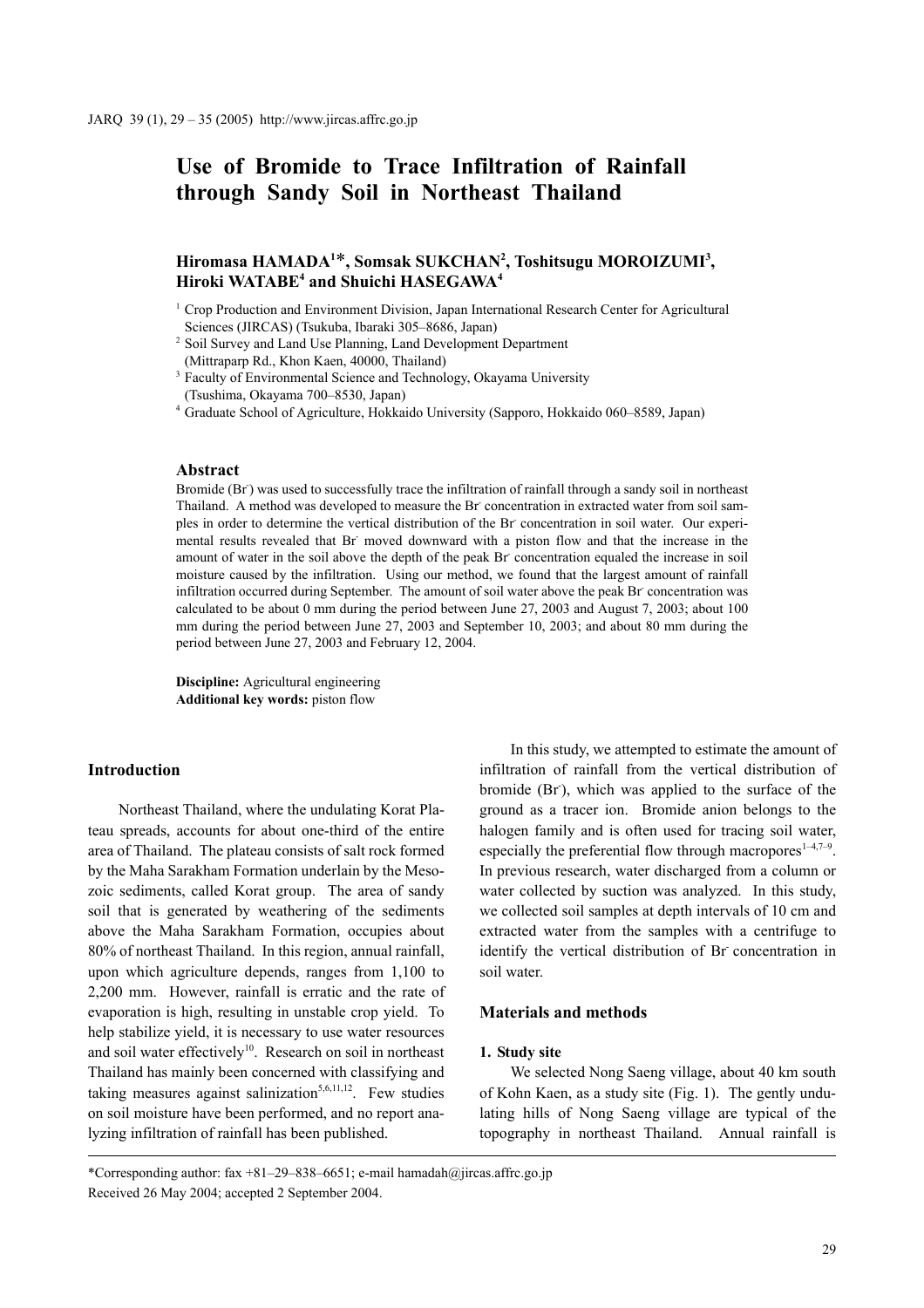H. Hamada et al.



**Fig. 1. Study Site**

**Table 1. Soil characteristics**

| Depth (cm) | Soil texture | Bulk density<br>$(g \text{ cm}^{-3})$ | Specific<br>gravity | Porosity<br>$\frac{1}{2}$ | Saturated hydraulic<br>conductivity (cm $s^{-1}$ )* |
|------------|--------------|---------------------------------------|---------------------|---------------------------|-----------------------------------------------------|
| $0 - 100$  | SL           | $1.40 - 1.60$                         | 2.65                | $40 - 47$                 | $(5.0-9.4) \times 10^{-4}$                          |
| $100 -$    | SCL          | 1.64–1.79                             | 2.67                | $33 - 39$                 | $(1.1-9.8) \times 10^{-6}$                          |

\* Measurement by falling head permeability test (100 mL core).

about 1,200 mm. Sugarcane and cassava are cultivated in the highland, and rice grows during the rainy season (May to October) in the lowland. The soil consists of sandy loam (SL; 0 to 1 m deep) underlain by sandy clay loam (SCL). The porosity is 40–47% in SL and 33–39% in SCL. The saturated hydraulic conductivity is on the order of  $10^{-4}$  cm s<sup>-1</sup> in SL and the order of  $10^{-6}$  cm s<sup>-1</sup> in SCL. SCL is impermeable to water, and water is retained in the SL layer (Table 1).

#### **2. Experimental procedure**

The vertical distribution of Br was determined as follows.

- (A) 1 L solution of potassium bromide (KBr) was applied to a 30 cm  $\times$  30 cm level area of bare ground. The study area was a fallow between sugarcane and paddy fields.
- (B) After a fixed time elapsed, 100-mL core samples were collected at depth intervals of 10 cm (Fig. 2).
- (C) The soil samples were sent to a laboratory, and soil water was extracted with a centrifuge at a force of

about 4,000 rpm, corresponding to about pF 3.5.

(D) After extraction, the Br concentration was determined with an ion-chromatograph (Dionex, LC25, IC20).

① Rate of collection of bromide

A 1 L solution of KBr (Br concentration:  $0.5 \text{ g L}^{-1}$ ) was sprinkled to a 30 cm  $\times$  30 cm test area of bare ground (depth of applied solution: 11 mm). After 30 min, four 100-mL cores of the top 5 cm of soil were collected, and the Br concentration in the cores was determined.

 $\triangle$  Confirmation of suitability of our method using bromide as a tracer

A 1 L solution of KBr (Br concentration: 2  $g L^{-1}$ ) was sprinkled to a 30 cm  $\times$  30 cm test area of bare ground, and the treated area was sprayed with 8 L of Brfree water (total water depth: 100 mm). After 1 h, four 100-mL cores were collected for each depth interval of 10 cm, and the Br concentrations in the cores were determined.

③ Determination of infiltration of rainfall

A 1 L solution of 50 g  $L^{-1}$  KBr was applied to three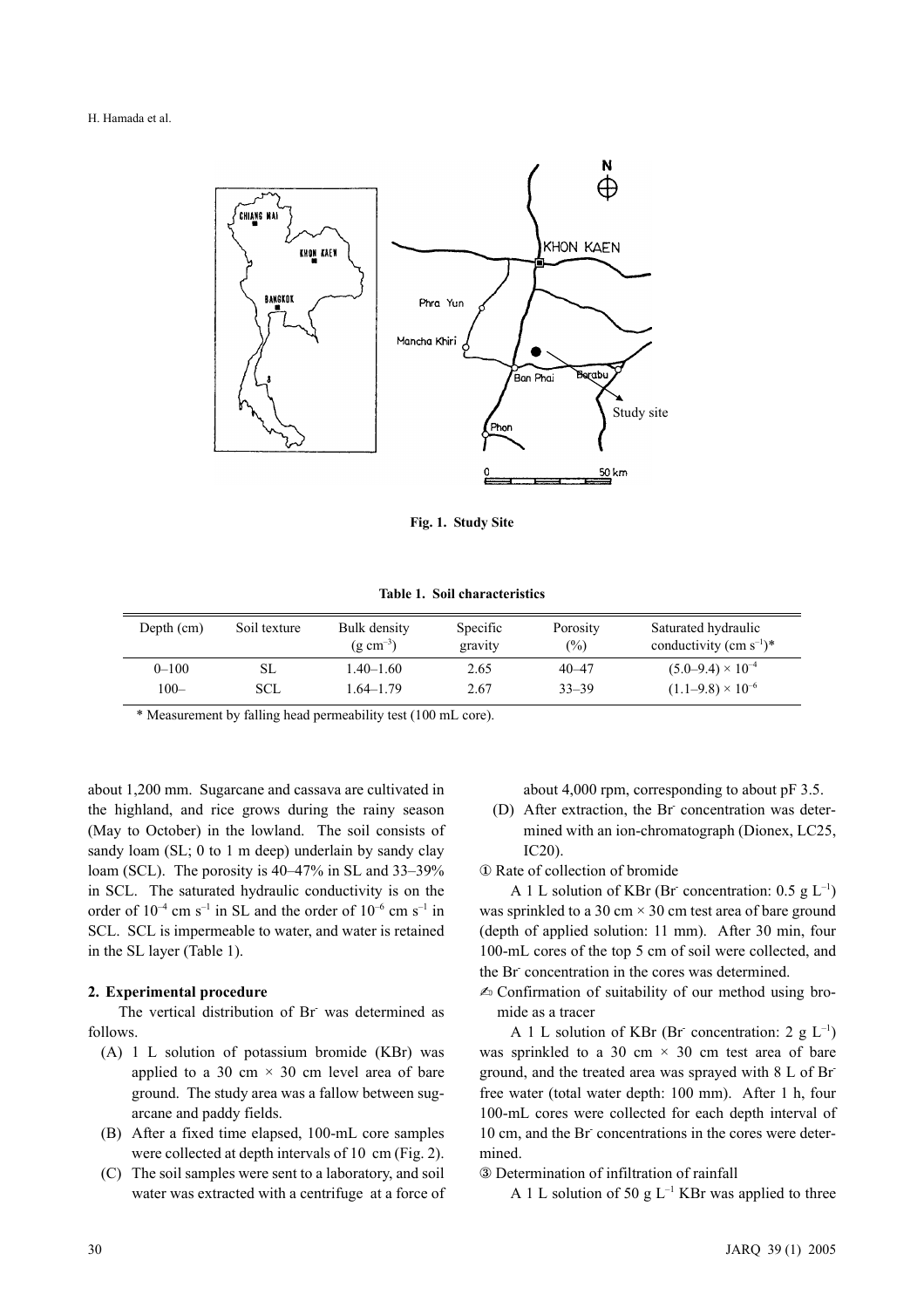Use of Bromide to Trace Infiltration in Northeast Thailand

30 cm  $\times$  30 cm test areas to trace the infiltration of rainfall over a long period (Fig. 2). Br concentration of 50 g  $L^{-1}$  was used to ensure an experimentally measurable concentration of Br- after dilution by rainfall and soil water. The solution was applied on June 27, 2003. The soil samples were collected on August 7, 2003, when there was little rainfall (in spite of the rainy season) and soil was dry; on September 10, 2003, when there was much rainfall and soil was wet; and on February 12, 2004, when it was dry (Fig. 3).

# **Results and discussion**

#### **1. Rate of collection of bromide**

We expected that very little KBr solution would penetrate below 5 cm deep because the applied solution



Collect soil samples using 100-mL cores



Collection of soil samples : Aug.7, 2003 Sept.10, 2003 Feb.12, 2004

**Fig. 2. Application and collection of bromide**



**Fig. 3. Daily rainfall**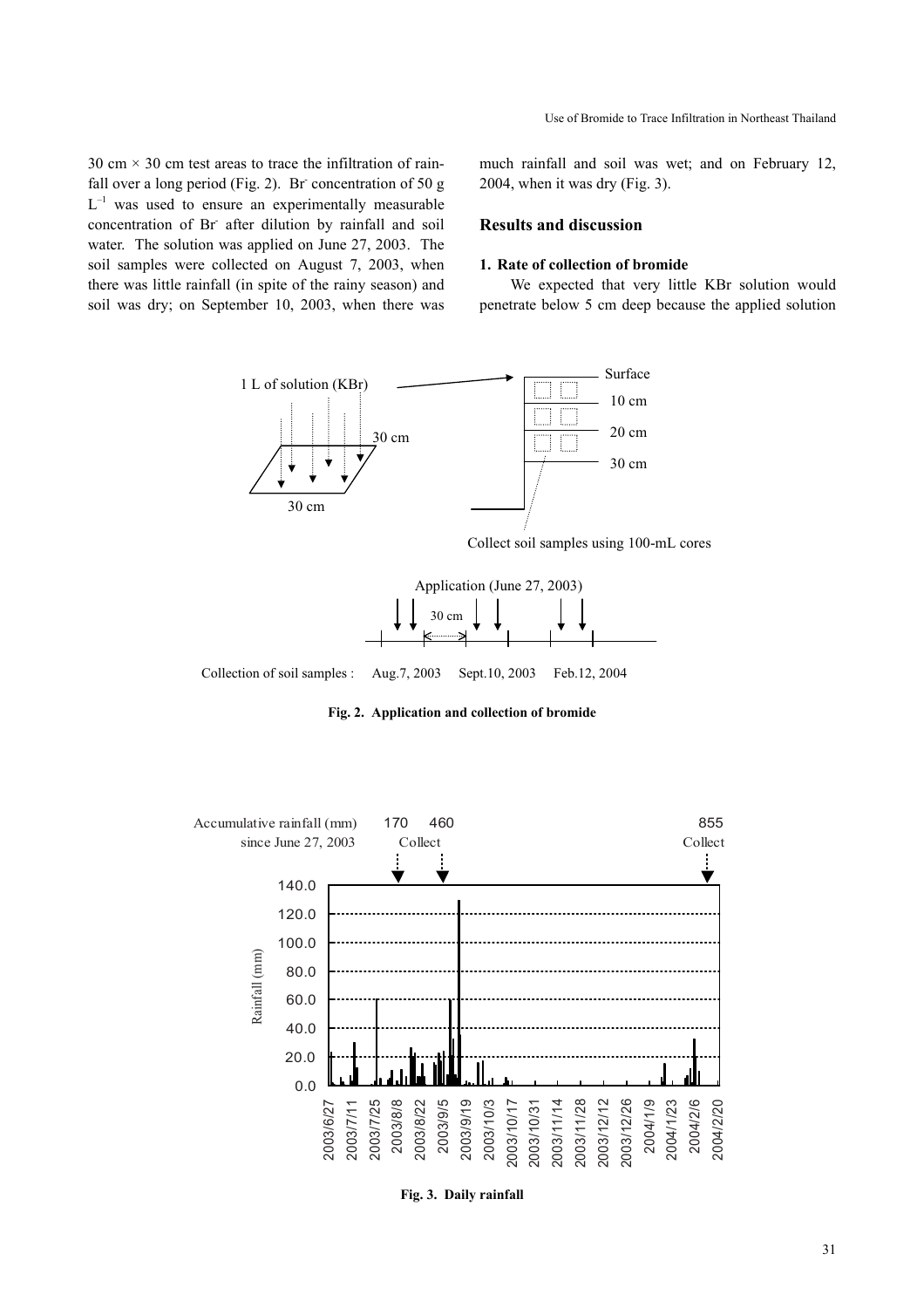depth was 11 mm, the porosity of the soil was more than 40%, and the effective porosity of sandy soil was expected to be high. We studied the top 5 cm of soil and determined that the water content of the soil was 9.2% by volume before spraying and 15.5% by volume after spraying (Table 2). The increase in water content in the spray area was calculated to be 284 mL (30 cm  $\times$  30 cm  $\times$ 5 cm  $\times$  (0.155 – 0.092)). From these results, we inferred that about 70% of the solution that we applied flowed out laterally from the applied area. The water content determined by extraction with a centrifuge was 9.2%, and the Br concentration was 133.8 mg  $L^{-1}$ . From these data, we calculated a collection rate of about 11% (Table 2). Thus, we deduced that the collection rate was quite low because Br- solution flowed out laterally and not all soil water could be extracted by the centrifuge.

# **2. Suitability of our method using bromide as a tracer**

Table 3 shows the vertical distribution of Br concentration in soil water and the variation of soil moisture before and after application of water. The difference in soil moisture before and after application of water increased above a depth of 40 cm. The increase in soil water was calculated to be about 30 mm (Table 3), suggesting that about 70% of the applied water flowed out laterally. The highest concentration of Br was found in the 10–20 cm deep layer. We can attribute the increase in soil moisture above 15 cm to infiltration of the sprayed water assuming the Br concentration peaked at a depth of

15 cm (halfway between 10 and 20 cm). The amount of soil water above 15 cm was calculated to be about 30 mm (Table 3), which agreed with the calculated increase in soil moisture above 40 cm. From these results, we surmised that the Br that was applied to the surface moved through the soil with a piston flow, that the infiltrating water pushed down existing soil water, and that the soil water content from the surface to the depth of the peak Br concentration was equal to the increase of soil moisture underground. We inferred that Br moved with convection by a piston flow and with dispersion due to difference in Br concentration because Br was detected in both the 0–10 cm deep layer and the 20–30 cm deep layer.

We concluded from these results that Br is suitable for tracing infiltration of water through soil.

# **3. Infiltration of rainfall**

In the soil samples collected on August 7, 2003, the Br remained in the 0–20 cm deep layer and the soil moisture was low, about 10%, indicating that the amount of infiltration was very small (Fig. 4, Table 4). Assuming that the total rainfall, between June 27 and August 7, about 170 mm, evaporated, the average rate of evaporation during this period was about 4 mm day<sup>-1</sup>.

In the soil samples collected on September 10, 2003, the peak Br concentration appeared in the 30–40 cm deep layer. The Br concentration was normally distributed around the 30–40 cm deep layer, indicating that the

| Depth<br>(cm) | Soil moisture (%, Vol.)   |                   | Collected              | Br concentration | Estimated                 |
|---------------|---------------------------|-------------------|------------------------|------------------|---------------------------|
|               | <b>Before</b><br>spraying | After<br>spraying | water<br>$(\%$ , Vol.) | $(mg L^{-1})$    | collection rate<br>$(\%)$ |
| $0 - 5$       | 9.2                       | 15.5              | 9.2                    | 133.8            | 11*                       |

**Table 2. Collection rate of bromide**

\*(0.1338 × 30 × 30 × 5 × 0.092 × 100) / (1,000 × 0.5).

| Depth<br>(cm) | Soil moisture (%, Vol.) |                | Difference in soil<br>moisture $(\% )$<br>(After-Before) | Br concentration<br>$(mg L^{-1})$ |
|---------------|-------------------------|----------------|----------------------------------------------------------|-----------------------------------|
|               | Before spraying         | After spraying |                                                          |                                   |
| $0 - 10$      | 9.2                     | 20.2           | 11.0                                                     | 2.5                               |
| $10 - 20$     | 10.2                    | 19.3           | 9.1                                                      | 225.9                             |
| $20 - 30$     | 13.1                    | 19.9           | 6.8                                                      | 3.8                               |
| $30 - 40$     | 18.1                    | 19.6           | 1.5                                                      | 0.0                               |
| $40 - 50$     | 22.9                    | 15.7           | $-7.2$                                                   | 0.0                               |

**Table 3. Variation of soil moisture and Br- concentration**

Soil moisture (%) equals water depth (mm).

The increased soil moisture was about 30 mm  $(11.0 + 9.1 + 6.8 + 1.5)$ .

The amount of the infiltration was calculated to be about 30 mm  $(20.2 + 19.3/2)$ .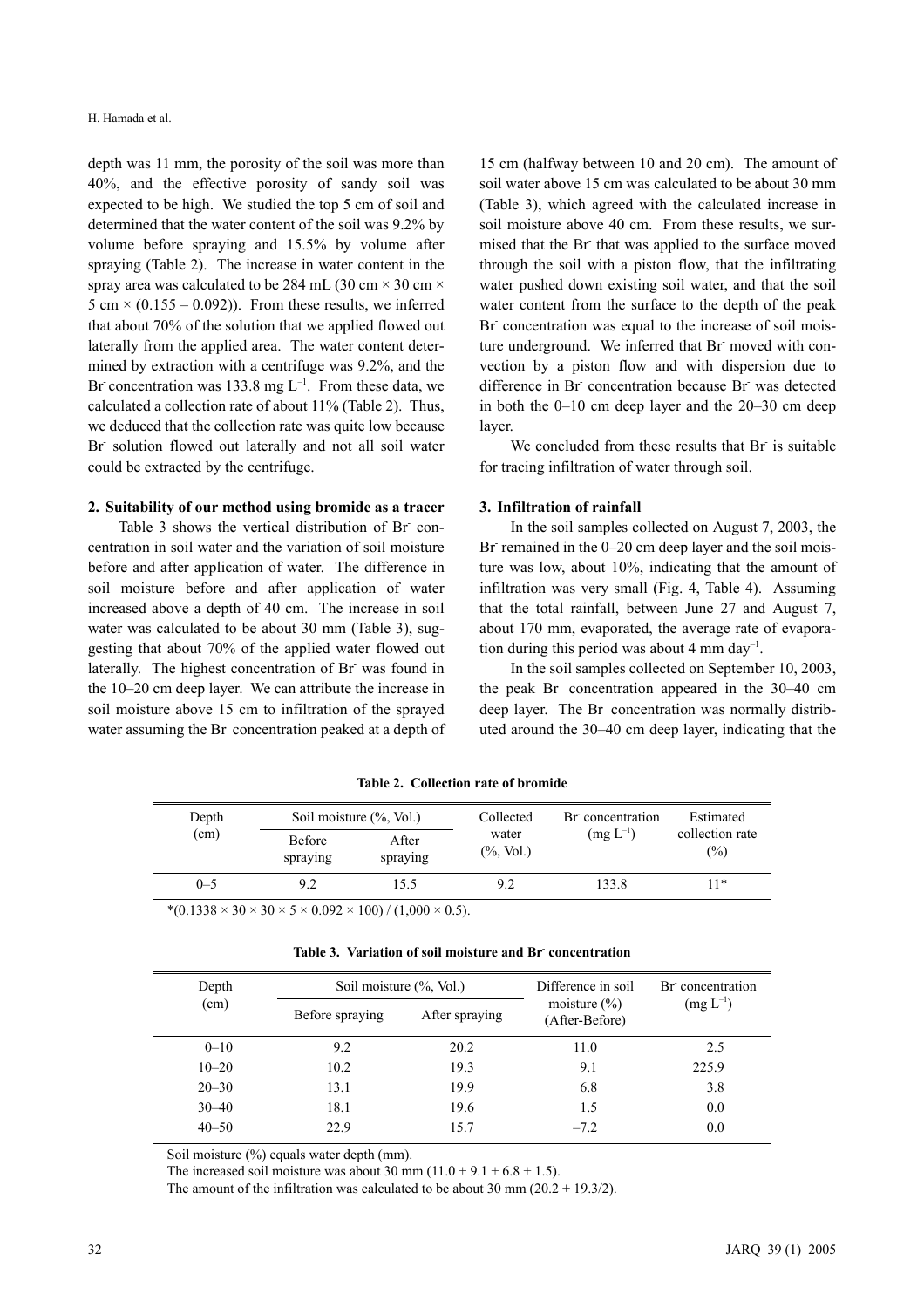#### Use of Bromide to Trace Infiltration in Northeast Thailand



**Fig. 4. Vertical distribution of bromide (August 7, 2003)** The collection rate was 0.4%.



**Fig. 5. Vertical distribution of bromide (September 10, 2003)** The collection rate was 0.5%.

| Depth<br>(cm) | Bulk density<br>$(g \text{ cm}^{-3})$ | Solid<br>$(\%)$ | Liquid<br>$(\%)$ | Gas<br>$(\%)$ |
|---------------|---------------------------------------|-----------------|------------------|---------------|
| $0 - 10$      | 1.49                                  | 56.2            | 10.4             | 33.4          |
| $10 - 20$     | 1.43                                  | 54.0            | 11.6             | 34.4          |
| $20 - 30$     | 1.53                                  | 57.7            | 14.2             | 28.1          |
| $30 - 40$     | 1.47                                  | 55.5            | 12.2             | 32.3          |
| $40 - 50$     | 1.47                                  | 55.5            | 14.3             | 30.2          |
| $50 - 60$     | 1.48                                  | 55.8            | 16.6             | 27.6          |

**Table 4. Three phases of soil (August 7, 2003)**

| Depth<br>(cm) | Bulk density<br>$(g \text{ cm}^{-3})$ | Solid<br>$(\%)$ | Liquid<br>$(\%)$ | Gas<br>$(\%)$ |
|---------------|---------------------------------------|-----------------|------------------|---------------|
| $0 - 10$      | 1.45                                  | 54.7            | 21.8             | 23.5          |
| $10 - 20$     | 1.51                                  | 57.0            | 33.2             | 9.8           |
| $20 - 30$     | 1.54                                  | 58.1            | 33.6             | 8.3           |
| $30 - 40$     | 1.50                                  | 56.6            | 33.5             | 9.9           |
| $40 - 50$     | 1.56                                  | 58.9            | 31.8             | 9.3           |
| $50 - 60$     | 1.55                                  | 58.5            | 33.1             | 8.4           |
| $60 - 70$     | 1.60                                  | 60.4            | 30.6             | 9.0           |
| $70 - 80$     | 1.59                                  | 60.0            | 31.2             | 8.8           |

**Table 5. Three phases of soil (September 10, 2003)**

The depth of the peak concentration was 35 cm deep.

The quantity of the infiltration was calculated to be about  $100 \text{ mm}$  ( $21.8 + 33.2$ )

 $+33.6 + 33.5/2$ .

Br moved downward with a piston flow induced by the infiltration of rainfall and with dispersion due to differences in the Br concentration (Fig. 5). Since Br was assumed to move downward with a piston flow, the amount of water in the soil above the depth of the peak Br concentration was equal to the amount of rainfall infiltration between August 7 and September 10. The amount of the rainfall infiltration was about 100 mm (Table 5), assuming that the Br concentration peaked at a depth of 35 cm. The total rainfall during this period was about 290 mm, so the amount of evaporation and surface runoff was about 190 mm (Fig. 3).

In the soil samples collected on February 12, 2004, the peak Br concentration appeared in the 50–60 cm deep layer, and the Br concentration in the 0–10 cm deep layer was 6.2 mg  $L^{-1}$ , higher than that on September 10  $(Fig. 6)$ . The Br concentration in the  $0-10$  cm deep layer was higher than that in the 10–30 cm deep layer because of the effect of evaporation. These results suggested that part of the Br that had infiltrated the soil returned to the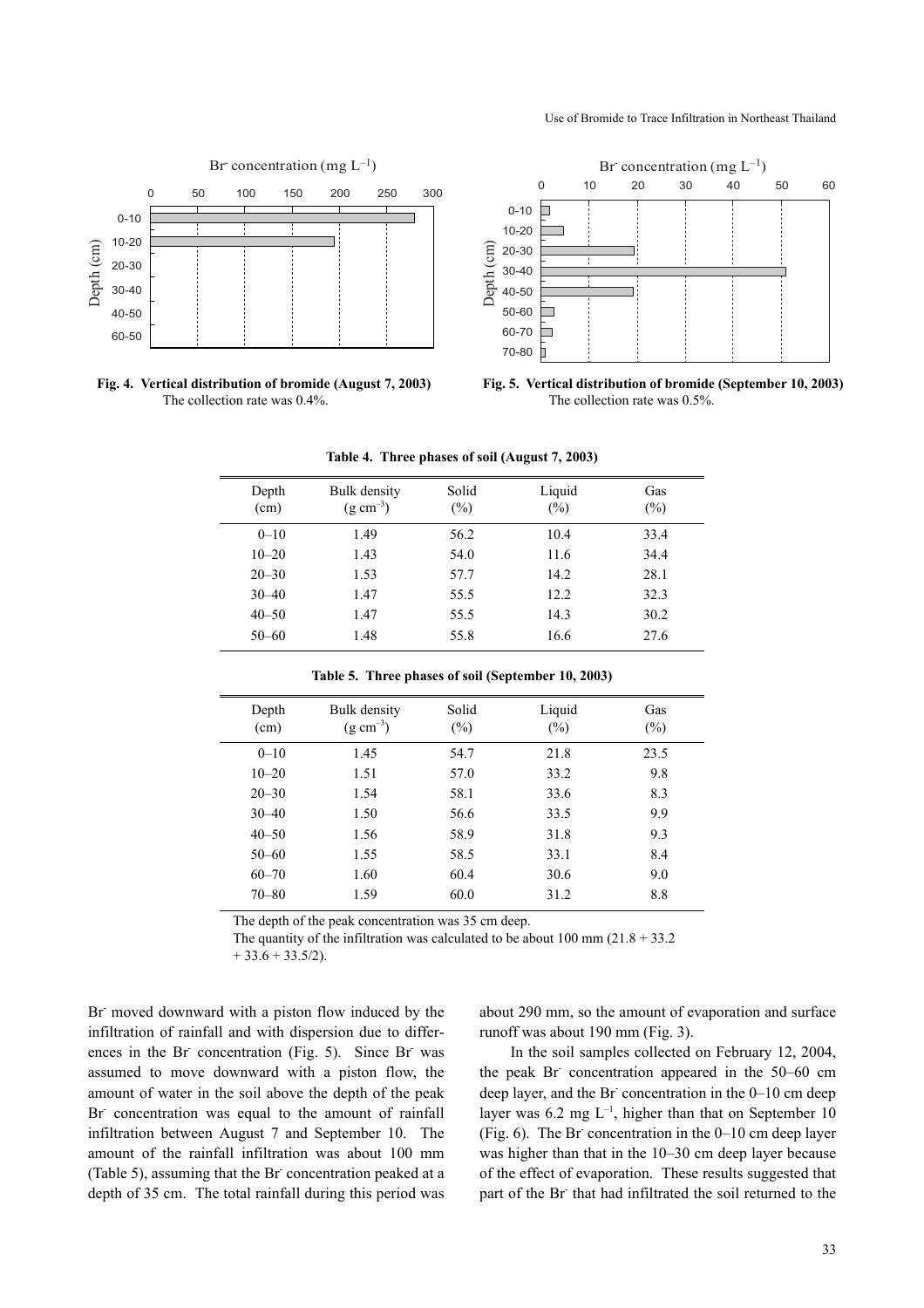

**Fig. 6. Vertical distribution of bromide (February 12, 2004)** The collection rate was 0.1%.

| Depth<br>(cm) | Bulk density<br>$(g \text{ cm}^{-3})$ | Solid<br>$(\%)$ | Liquid<br>$(\%)$ | Gas<br>(%) |  |
|---------------|---------------------------------------|-----------------|------------------|------------|--|
| $0 - 10$      | 1.42                                  | 53.6            | 9.2              | 37.2       |  |
| $10 - 20$     | 1.48                                  | 56.0            | 10.2             | 33.8       |  |
| $20 - 30$     | 1.40                                  | 52.6            | 13.1             | 34.3       |  |
| $30 - 40$     | 1.45                                  | 54.8            | 18.1             | 27.1       |  |
| $40 - 50$     | 1.54                                  | 57.9            | 22.9             | 19.2       |  |
| $50 - 60$     | 1.51                                  | 56.9            | 19.0             | 24.1       |  |
| $60 - 70$     | 1.50                                  | 56.8            | 19.7             | 23.5       |  |
|               |                                       |                 |                  |            |  |

**Table 6. Three phases of soil ( February 12, 2004)**

The depth of the peak concentration was 55 cm deep.

The quantity of the soil water above the peak concentration was calculated to be about 80 mm  $(9.2 + 10.2 + 13.1 + 18.1 + 22.9 + 19.0/2)$ .

surface, resulting in the accumulation of salts at the surface.

Assuming the Br concentration peaked at a depth of 55 cm, the amount of water in soil above the peak Brconcentration was about 80 mm (Table 6). Though the total rainfall between June 27, 2003 and February 12, 2004, was about 860 mm, this value was smaller than that on September 10, indicating that some soil water was lost by evaporation during the period between September and February. However, the peak Br concentration appeared at a greater depth on February 12 (50–60 cm) than on September 10 (30–40 cm), suggesting that the peak Brconcentration was not raised by evaporation though a part of the infiltrated Br- moved upward.

# **Conclusion**

Br was used to successfully trace the infiltration of rainfall through a sandy soil in northeast Thailand. We determined that Br moved downward with a piston flow

and that the increase in the amount of water in the soil above the depth of the peak Br concentration equaled the increase in soil moisture caused by infiltration. Using our method, we determined that the largest amount of rainfall infiltration occurred during September. The amount of soil water above the peak Br- concentration was calculated to be about 0 mm during the period June 27, 2003 and August 7, 2003; about 100 mm during the period between June 27, 2003 and September 10, 2003; and about 80 mm during the period between June 27, 2003, and February 12, 2004.

## **Acknowledgements**

We thank Mr. Ikuo Yoshinaga (National Institute for Rural Engineering) for measuring Br- concentration. We also acknowledge Dr. Kenji Suzuki and Mr. Chikara Ogura for their help in collecting the rainfall data.